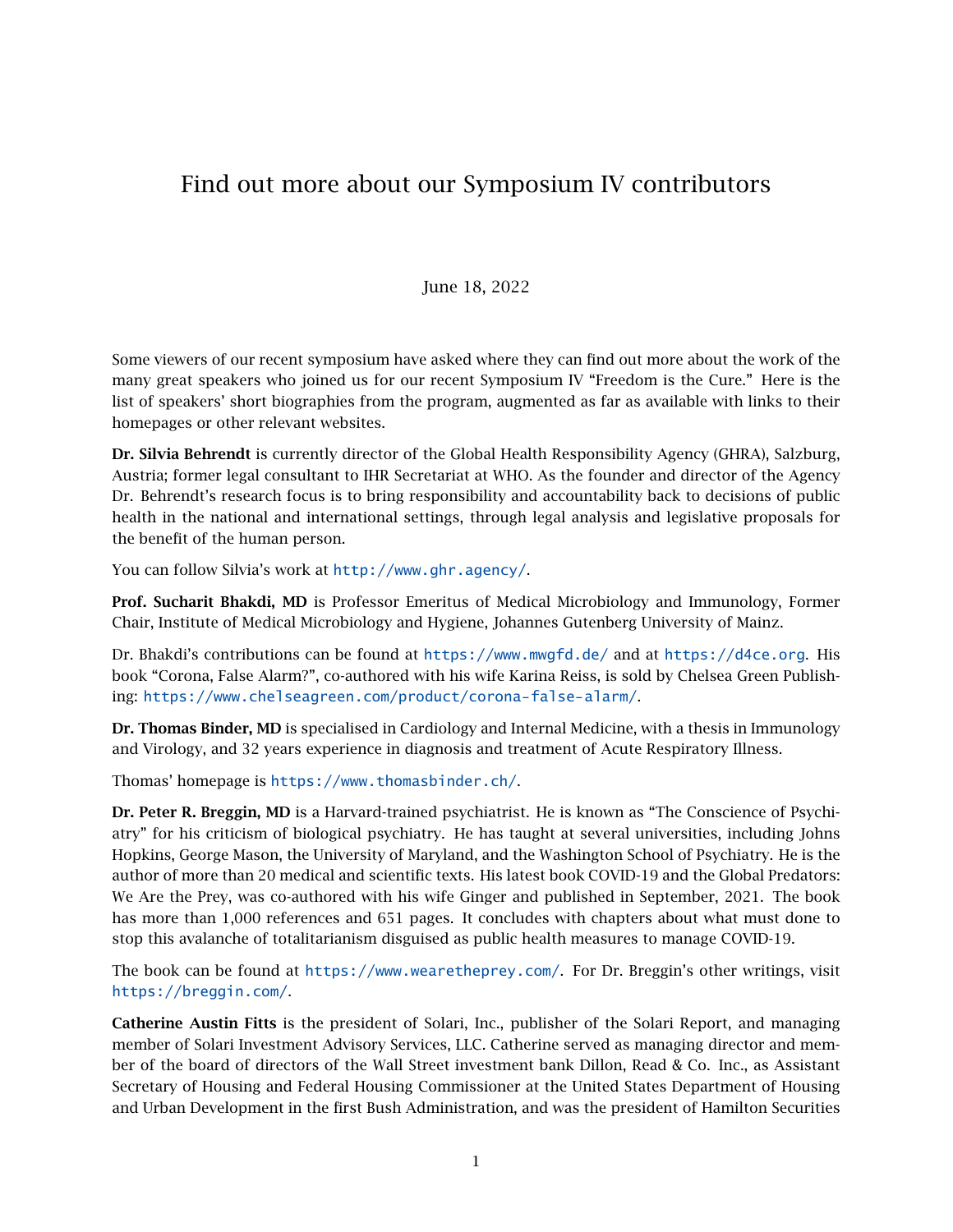Group, Inc. Catherine has designed and closed over \$25 billion of transactions and investments to-date and has led portfolio and investment strategy for \$300 billion of financial assets and liabilities. She graduated from the University of Pennsylvania (BA), the Wharton School (MBA) and studied Mandarin Chinese at the Chinese University of Hong Kong.

You can find Catherine's writings at <https://home.solari.com/>.

Mary Holland is the president of Children's Health Defense and Director of the Graduate Lawyering Program at NYU School of Law. She has written several law review articles and blog posts on vaccine law and policy and is the co-author and coeditor of the books "Vaccine Epidemic" and "HPV Vaccine on Trial: Seeking Justice for a Generation Betrayed." She has testified to retain or expand vaccination exemptions in the California, West Virginia, Maine and Vermont legislatures and has appeared in several documentaries and programs on vaccine issues. Mary is chair of the advisory board of Health Choice and a member of the advisory boards for the Elizabeth Birt Center for Autism Law and Advocacy, the Otto Specht School and Actionplay. Educated at Harvard and Columbia Universities, Mary has worked in international public and private law. Prior to joining NYU, she worked at major U.S. law firms, with three years based in Moscow, Russia. She also worked at a U.S. human rights organization as Director of its European Program. She has taught courses at Columbia Law School and has served as a consultant to the Aspen Institute Justice and Society Program.

You can follow Mary's work at <https://childrenshealthdefense.org/>.

Renate Holzeisen is a European Human Rights lawyer based in South Tyrol who is fighting the Corona measures legally. She contends that any newly developed vaccine cannot be made mandatory using the rationale that was used for their approval. She is also a Barrister practicing before the Supreme Courts and is specialized in European and International Law. She is a fundamental force in cases at the European and national level by unifying, sharing and coordinating initiatives. She is actively engaged in issues regarding Fundamental Rights and Freedoms.

You can find out more about Renate's work at <https://www.renate-holzeisen.eu/it/home-it/> (website in German and Italian) and on her Telegram channel <https://t.me/renateholzeisen>.

Dr. Brian Hooker, PhD, PE is an Associate Professor of Biology at Simpson University in Redding California where he specializes in microbiology and biotechnology. Brian Hooker is the co-inventor for five patents, and recipient of the Battelle Entrepreneurial Award in 2001. The breadth of Hooker's over 60 science and engineering papers have been published in internationally recognized, peer reviewed journals. In 2013 and 2014, Dr. Hooker worked with the CDC Whistleblower, Dr. William Thompson, to expose fraud and corruption within vaccine safety research in the CDC which led to the release of over 10,000 pages of documents.

Brian's writings can be found at <https://www.researchgate.net/profile/Brian-Hooker>. He also appears regularly on CHD: <https://childrenshealthdefense.org/>.

Taylor Hudak, MA is an American journalist focused on human rights, media freedom and global corruption. She researches, writes, and produces video reports and interviews for The Last American Vagabond and acTVism Munich. Taylor earned a master's degree in journalism and mass communication from Kent State University.

You can follow Taylor's work on on Twitter [https://twitter.com/\\_taylorhudak](https://twitter.com/_taylorhudak) and find her videos at <https://www.thelastamericanvagabond.com/category/taylor-hudak/>.

Alexandra (Sasha) Latypova is serial entrepreneur and a founder of iCardiac Technologies. iCardiac Technologies is based on technology developed by students and faculty at the University of Rochester.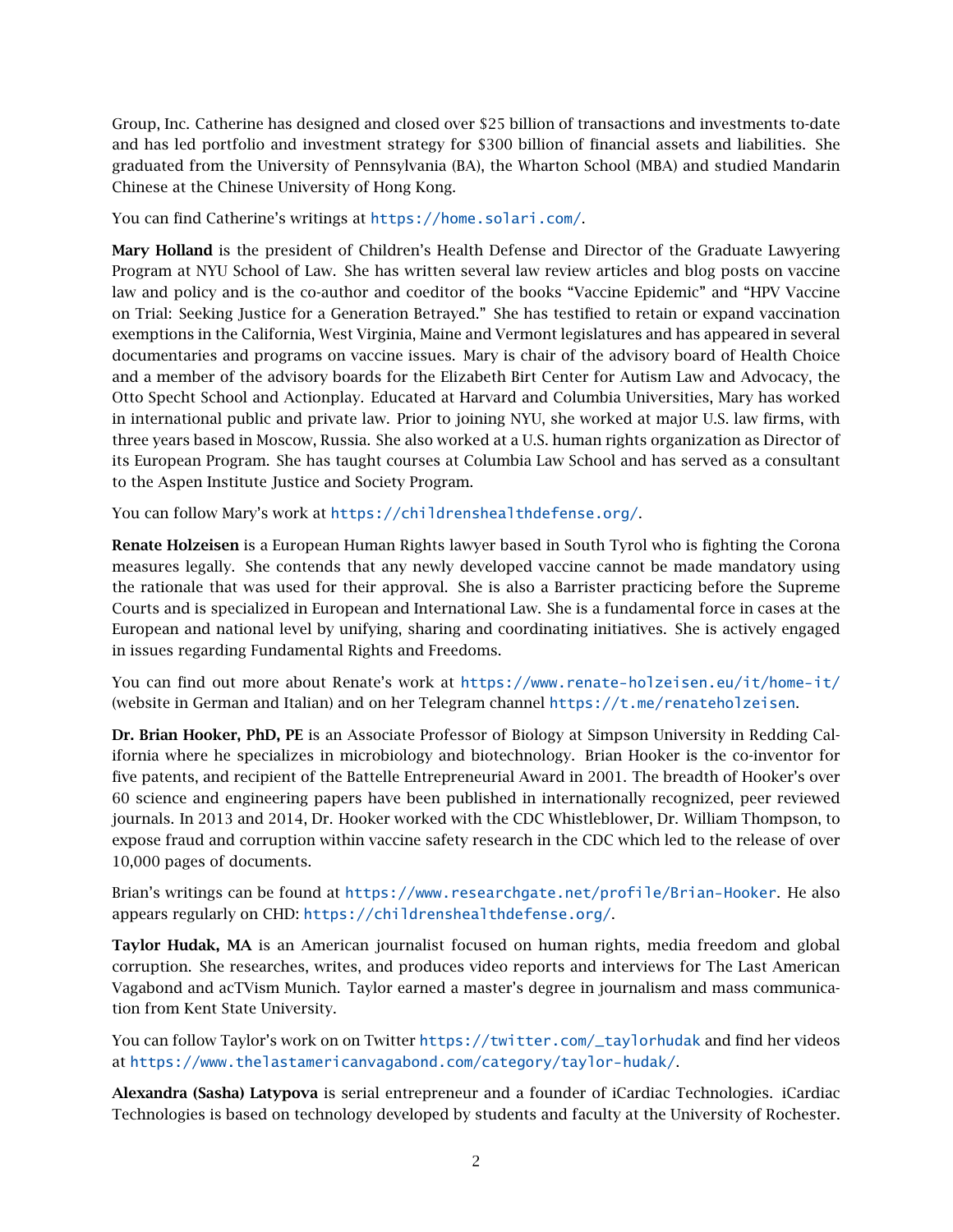The company has received in excess of \$7 million in venture capital funding and currently serves 6 of the top 10 pharmaceutical companies in addition to a broad range of clients across North America, Europe and Asia. Prior to iCardiac Technologies, Ms. Latypova worked at VirtualScopics, Inc., a technology spin out from the University of Rochester and Analysis Group, Inc., a Boston-based economics, financial and strategy consultancy.

Sasha's works can be found at <https://www.howbadismybatch.com/>.

Meryl Nass, MD, ABIM is an internist with special interests in vaccine-induced illnesses, chronic fatigue syndrome, Gulf War illness, fibromyalgia and toxicology. As a biological warfare epidemiologist, she investigated world's largest anthrax epizootic in Zimbabwe, and developed a model for analyzing epidemics to assess whether they are natural or man-made. She has played a major role in creation of a coalition that has fought the Anthrax Vaccine Immunization Program. Nass is active in assisting legal teams defending anthrax vaccine refusers and ill service members in the U.S. and Canada.

You can find Meryl's writings at <https://merylnassmd.com/>.

Dr. Michael Palmer, MD obtained his board certification in diagnostic medical microbiology while working with Dr. Bhakdi in Mainz. He was recently fired from his job as an Associate Professor of Biochemistry at the University of Waterloo, Ontario, Canada, for his refusal to get "vaccinated."

Michael's writings can be found at <https://mpalmer.heresy.is/>. Contributions regarding COVID specifically are published at <https://d4ce.org>.

Prof. Christian Perronne is an Infectiologist, Former VP of WHO European Advisory Group on Immunization. As Chairman of the Communicable Diseases commission at the French High Council for Public Health, he helped several governments for the management of epidemics.

His book "Crypto-infections" is printed by Chelsea Green Publishing:

<https://www.chelseagreen.com/product/crypto-infection/>.

Dr. David Rasnick, PhD is the Chief Science Officer of the Office of Medical and Scientific Justice (www.omsj.org). David has 25 years of experience with proteases and protease inhibitors and worked in the pharmaceutical industry for 20 years developing protease inhibitors for tissue destroying diseases: cancer, emphysema, arthritis, parasitic diseases. He invented DATE (Differentiation, Adaptation, Transformation, Evolution) analysis, a general theory of biological change, bridging the gulf between genotype and phenotype. He is a former President of Rethinking AIDS (the group for the scientific reappraisal of the HIV hypothesis) and former President of the International Coalition for Medical Justice.

David's works are found at <http://www.davidrasnick.com/>.

John Titus is an attorney. He has written, produced and directed videos about the loss of the rule of law in the U.S. since 2014. His videos focus largely on Wall Street crime, and cronyism in the Financial system. He has a juris doctor and has litigated patents for 25 years. He also holds bachelor's and master's degrees in electrical engineering and worked as an electrical engineer in the space industry. Since 2020 John has co-produced and co-hosted Money & Markets with Catherine Austin Fitts at Solari Inc.

To find out more about John's work, visit <https://home.solari.com/> or his YouTube channel [https:](https://www.youtube.com/c/BestEvidence/videos) [//www.youtube.com/c/BestEvidence/videos](https://www.youtube.com/c/BestEvidence/videos).

Polly Tommey is director of programming for CHD-TV. She is the mother of Billy Tommey, whose vaccine injury story is prominently featured in the documentary Vaxxed: From Cover-Up to Catastrophe.